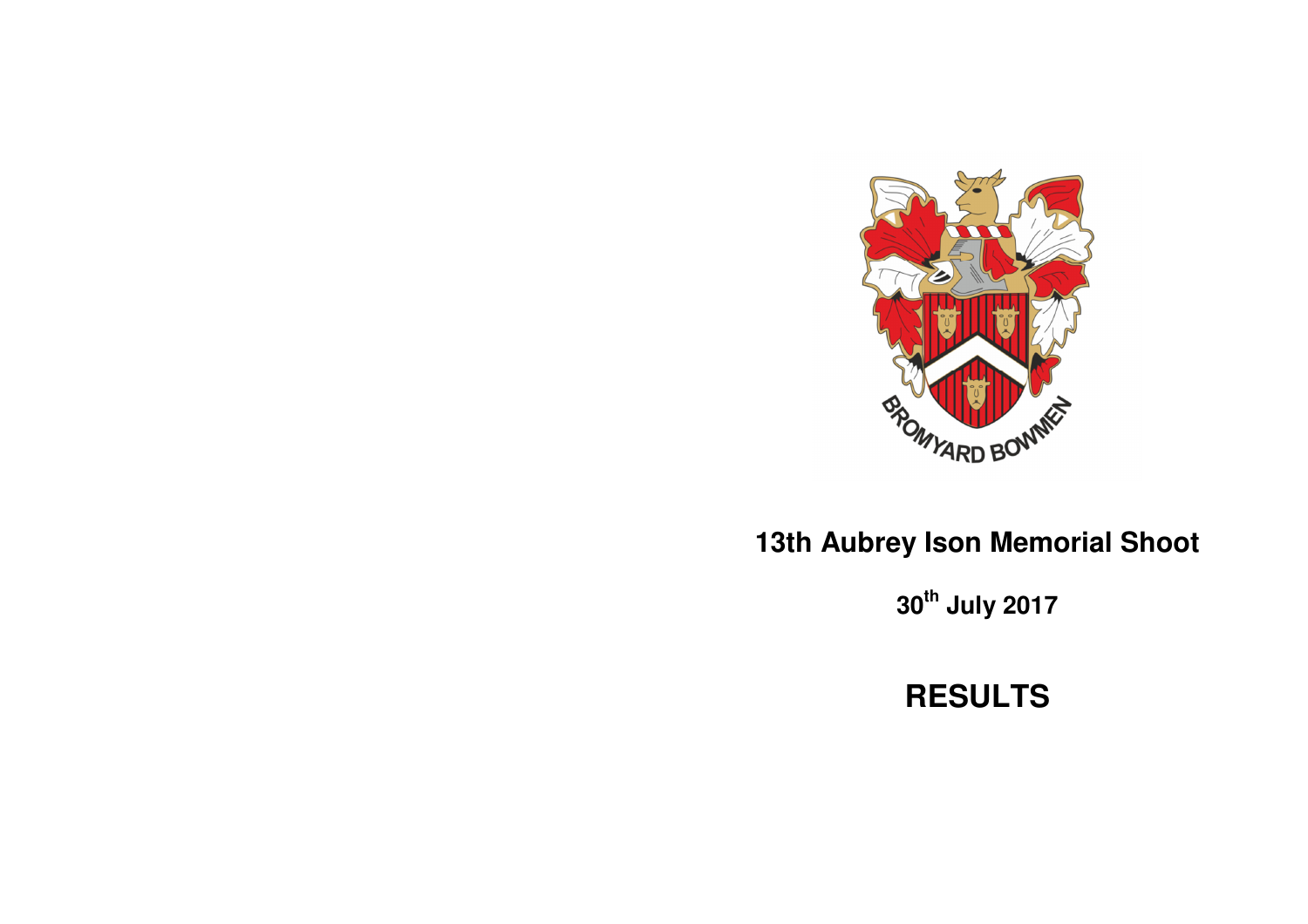## **WA 70m AWARDS**

#### **Gents**

| <b>Recurve</b>       | 1st             | <b>Chris Bottle</b>    | Lugg Valley | 585 |
|----------------------|-----------------|------------------------|-------------|-----|
|                      | 2nd             | Dave Michael           | Hereford    | 536 |
|                      | 3rd             | <b>Paul Willetts</b>   | Malvern     | 471 |
| Compound             | 1st             | <b>Neil White</b>      | Lugg Valley | 616 |
|                      | 2nd             | Jeff Allan             | Malvern     | 576 |
|                      | 3rd             | <b>Grant Lloyd</b>     | Lugg Valley | 556 |
|                      |                 | 2nd Class Eddy Payne   | Bromyard    | 535 |
| Longbow              | 1st             | <b>Jeff Parsons</b>    | Malvern     | 128 |
| <b>Recurve LMII</b>  | 1st             | <b>Ken Willcocks</b>   | Bromyard    | 479 |
| Ladies               |                 |                        |             |     |
| <b>Recurve</b>       | 1st             | <b>Hazel Blissett</b>  | Malvern     | 419 |
| Compound             | 1st             | <b>Sarah Trout</b>     | Evesham     | 594 |
|                      | 2 <sub>nd</sub> | Kathi Thompson         | Malvern     | 580 |
| <b>Compound LMII</b> | 1st             | <b>Theresa Gibbons</b> | Bromyard    | 573 |
| <b>Junior Gents</b>  |                 |                        |             |     |
| <b>Recurve</b>       | 1st             | Sam Chapman            | Ivanhoe     | 482 |
| Compound             | 1st             | <b>Harry Bottle</b>    | Lugg Valley | 491 |
|                      |                 |                        |             |     |

## **The Aubrey Ison Trophy for Highest Handicap-Adjusted Score**

| 1st. | Kevin Lovell    | Bromyard 1498 |  |
|------|-----------------|---------------|--|
| 2nd  | Theresa Gibbons | Bromyard 1456 |  |
| 3rd. | Dave Michael    | Hereford 1454 |  |

## **Team Trophy**

#### 1st Malvern 1882

*(Kathi Thompson, Paul Willetts, Hazel Blissett, Sharon Willetts)*

## **WA 70m Full Results**

## **Gents Recurve**

| Pos | <b>Name</b>          | <b>Club</b> | <b>Score</b> | Tens | Xs |
|-----|----------------------|-------------|--------------|------|----|
|     | <b>Chris Bottle</b>  | Lugg Valley | 585          | 9    |    |
| 2   | Dave Michael         | Hereford    | 536          | 9    |    |
| 3   | <b>Paul Willetts</b> | Malvern     | 471          | 2    |    |
| 4   | Julian Chapman       | Ivanhoe     | 437          |      |    |
| 5   | Oran Cashman         | Redhill     | 390          | 0    |    |
| 6   | Jakub Stezala        | Hereford    | 270          |      |    |

## **Ladies Recurve**

| Pos | Name                   | Club     | <b>Score</b> | Tens | Xs |
|-----|------------------------|----------|--------------|------|----|
|     | <b>Hazel Blissett</b>  | Malvern  | 419          |      |    |
| 2   | Karen Michael          | Hereford | 418          | 4    |    |
| 3   | <b>Sharon Willetts</b> | Malvern  | 412          |      |    |

# **Gents Compound**

| Pos | <b>Name</b>          | <b>Club</b> | <b>Score</b> | Tens | Xs             |
|-----|----------------------|-------------|--------------|------|----------------|
|     | Neil White           | Lugg Valley | 616          | 13   | 4              |
| 2   | Jeff Allan           | Malvern     | 576          | 8    |                |
| 3   | <b>Grant Lloyd</b>   | Lugg Valley | 556          | 11   |                |
| 4   | Eddy Payne           | Bromyard    | 535          | 5    | 2              |
| 5   | <b>Martin Tucker</b> | Deer Park   | 533          | 8    | $\overline{2}$ |
| 6   | lan Trout            | Evesham     | 531          | 6    |                |

# **Ladies Compound**

| Pos | Name                 | Club     | <b>Score</b> | Tens | Xs |
|-----|----------------------|----------|--------------|------|----|
|     | Sarah Trout          | Evesham  | 594          | 13   | ႒  |
| 2   | Kathi Thompson       | Malvern  | 580          | 16   |    |
| 3   | Carolyn Warren       | Bromyard | 562          | 10   | 3  |
|     | <b>Shirley Payne</b> | Bromyard | 486          | 4    |    |